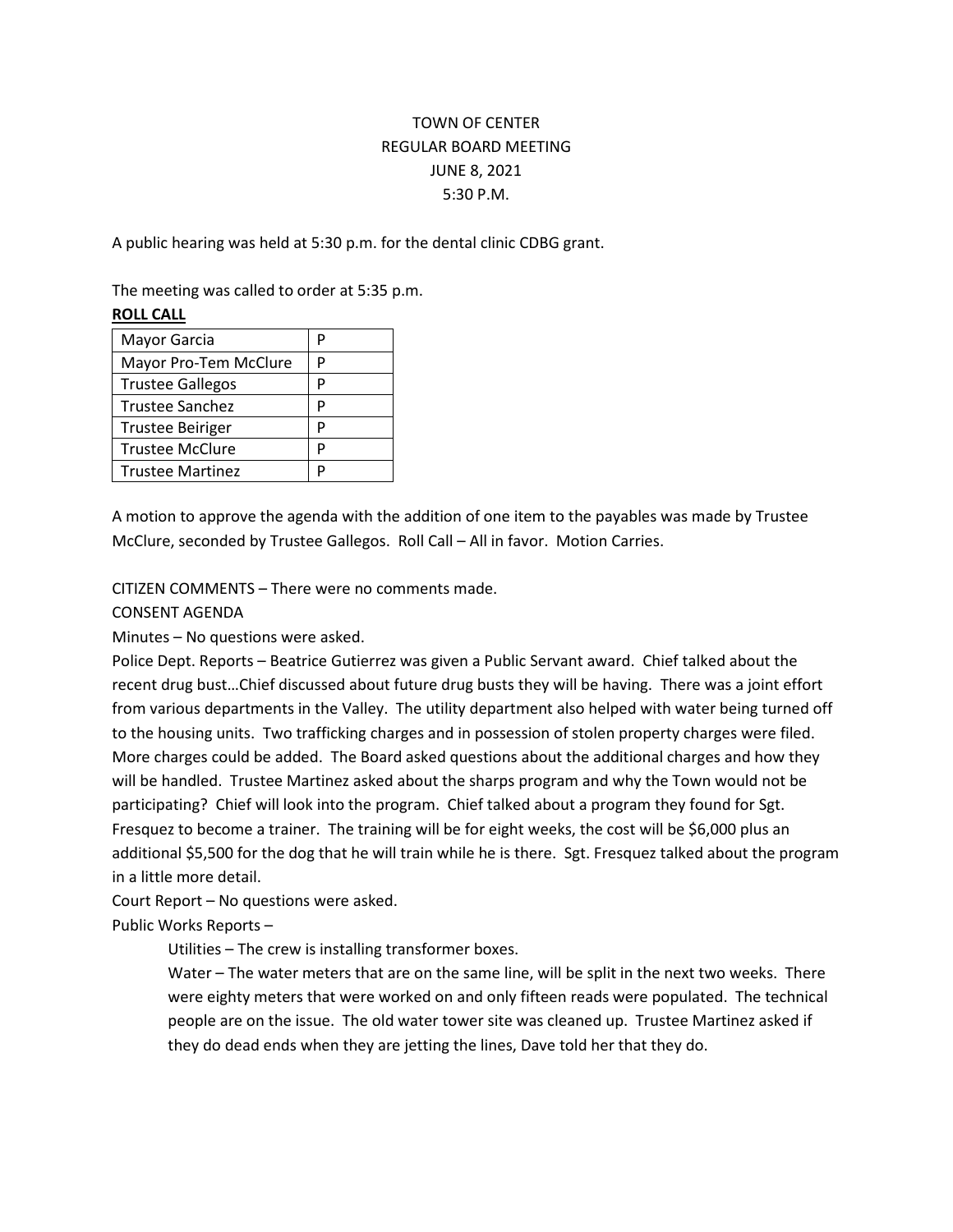Streets and Parks – Trees were installed in the park. Paving will be done at the end of July. They are trying to straighten out the sixth street issue before they commence paving. Trustee McClure said that it needs to be surveyed.

Building Report – Mayor Pro-tem asked if they would consider putting in a mural on the front of the building.

A motion to approve the consent agenda was made by Mayor Pro-Tem McClure, seconded by Trustee Gallegos. Roll Call – All in favor. Motion Carries.

## PAYABLES

A motion to approve the payables was made by Trustee McClure, seconded by Martinez. Roll Call – All in favor. Motion Carries.

## MANAGERS REPORT

Housing Grant/DOLA – Brian talked about the grant and how it will be requisitioned and invoiced. Brian said that we could take it out of the gas or the light and power accounts and then pay it back. American Rescue Plan – Brian said that they came out with the amounts that will be available to the municipality. The Town of Center will be receiving \$569,000 in two installments one in 2021 and the next will be in 2022. Brian will sit down with DOLA and review the parameters that they can spend the money on. Brian mentioned that we will have to monitor the amounts for auditing purposing. Brian will have an idea about how the money can be spent at the next meeting. Every County, every municipality and special Districts got their own money.

Resiliency Road maps – to include various communities will come together for recovery to needs to the areas that are most needed. Money will be used to pay for a private consultant to monitor the needs. Workshop for the selection on the Planning Committee, there are eleven community members that are interested. Brian was thinking that the workshop could be held on June 14<sup>th.</sup> Brian would also like to have a name established at that time.

Urban renewal training will be held on June  $17<sup>th</sup>$ at 5:30 to 7:30.

House Fire at 550 Broadway Armando Gutierrez – The trailer was a total loss.

Car Show – Would the Town be willing to donate to the car show.

A motion to approve a donation of \$500 per incident was made by Trustee Gallegos, seconded by Trustee McClure. Roll Call – All in favor. Motion Carries.

June  $19^{th}$  – Solstice event 12-8 p.m.

Town Clean- up will be on Friday – Mayor Garcia wants them to sign up for the clean up on Facebook. NEW BUSINESS

No New Business

OLD BUSINESS

Center Sanitation District – Brian reiterated about the Sanitation meeting that he attended and all the issues with the jetter truck. They have been using RMS utilities and an agreement with Monte Vista to help with plugged lines. The Sanitation District has been paying the bills. Dave got a quote for a trailer. The quote is \$46,000 for a Jetter trailer, if they train it is \$53,000. What the discussion is if there is negligence on our end that it would come at a cost to the Town. The Board gave Mayor Garcia the authority to negotiate it. The Sanitation District would like the Town to purchase the trailer and then bill